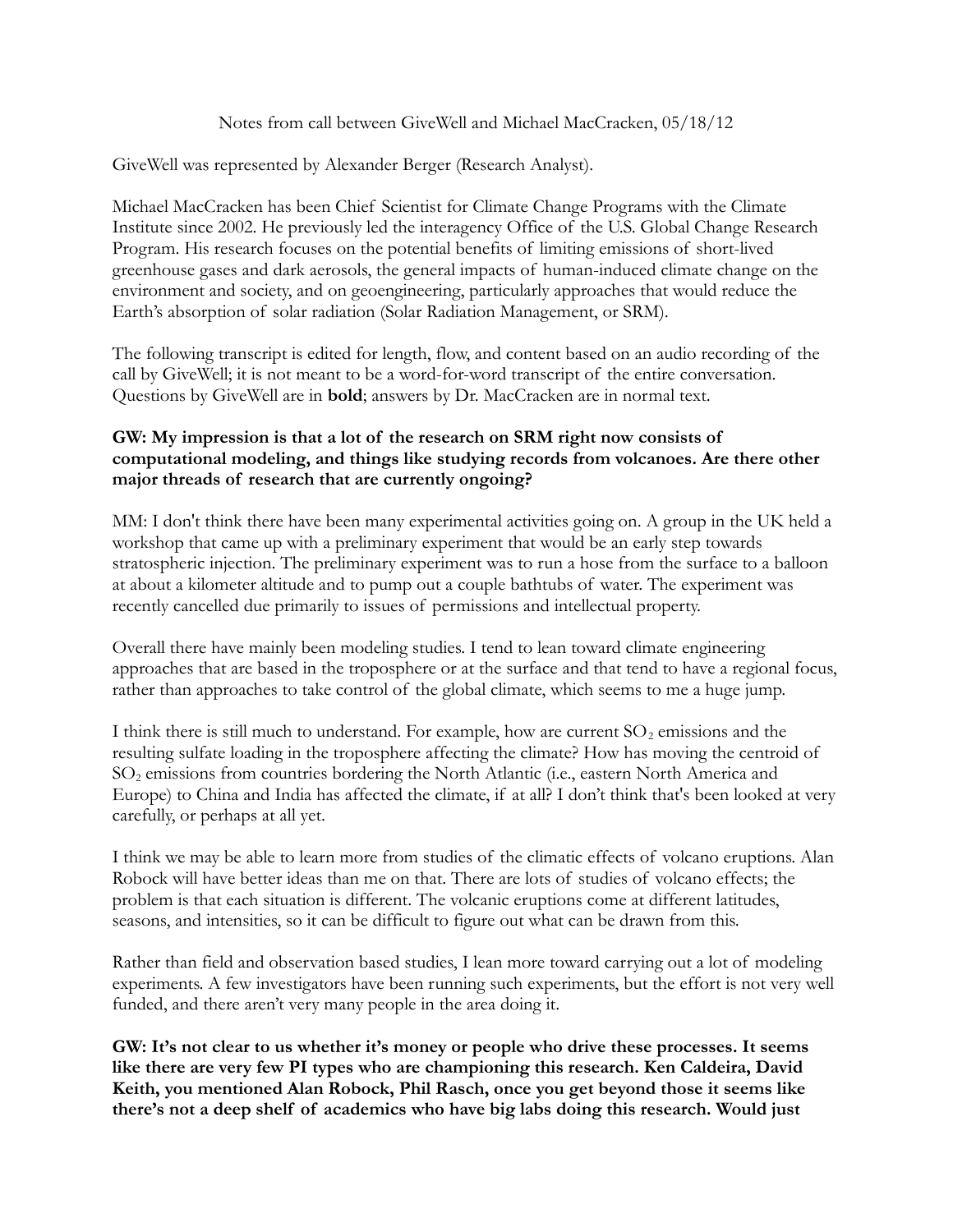## **spending more money get more of those? How does that process work from your perspective?**

MM: If a government leader were to say that, within 5 years, we want to do some field testing of approaches in the Arctic (a region where we are on the verge of losing the natural environment), then there would be a purpose and an aggressive effort. There's no timetable or purpose right now. Researchers work on the interesting questions. Most of the experiments are quite idealized; only a few of the experiments are agenda-driven because there is no agenda right now. There is right now only very limited interest in the potential for climate engineering. Could climate engineering be a complementary policy to mitigation and adaptation? Might there be a way to limit warming in the high latitudes and preserve the ice caps? Such questions are not getting widely asked.

For much of the 1990s I was head of the interagency Office of the US Global Change Research Program (USGCRP). In the earliest years, funding was climbing so there was flexibility and it was possible to get scientists to look at interesting issues. Since that time, funding has been held nominally level (so now for  $\sim$  20 years), so there's very little free energy in universities; both professors and students are all working on already approved projects, and so they don't have the free time and resources to explore and look at new topics. It's an unfortunate tightening of the budget that's gone on. There are all sorts of interesting questions about climate change to look at, but students, even in their master's programs, are already focused on some project.

With government funds pretty tied up in the first decade of this century, it took a privately funded effort to get focused research attention on a critical emerging subject [see "An Entrepreneur Does Climate Science," Richard A. Kerr, Science 24 February 2006: 1088-1090 DOI:10.1126/science.311.5764.1088]. The project focused on the issue of the potential for rapid changes in the climate. This effort involved a mega-funder providing resources that were allocated around the community by a small set of scientists, Wally Broecker being one. The effort funded roughly 30 postdocs at universities around the world based on a competition to undertake projects in this area. Each worked with a professor. And the professor would be delighted because here's a person coming in with funding to do something with them. To strengthen the overall effort and start to build an active research community, the project held annual conferences for its postdocs, former postdocs and professors. While it worked well, finding follow-on government money was still difficult.

My view is that, while geoengineering has interesting potential, there just isn't funding for a significant number of scientists to study the potential for climate engineering because there's no end-point/agenda driving the process. Part of the problem is the belief that mitigation can work and will keep us below 2 degrees, which nobody wants to give up on even though it is sounding less and less plausible.

## **GW: What are the highest value research activities that are not being done right now? What's holding them back?**

MM: Some are modeling experiments; some are the starting of field tests.

One approach to climate engineering, at least on a local to regional scale, is to imitate a ship wake by injecting microbubbles to brighten the water, thus increasing the reflection of incoming solar radiation. How big should the bubbles be? What scale would you need? A first test could be done in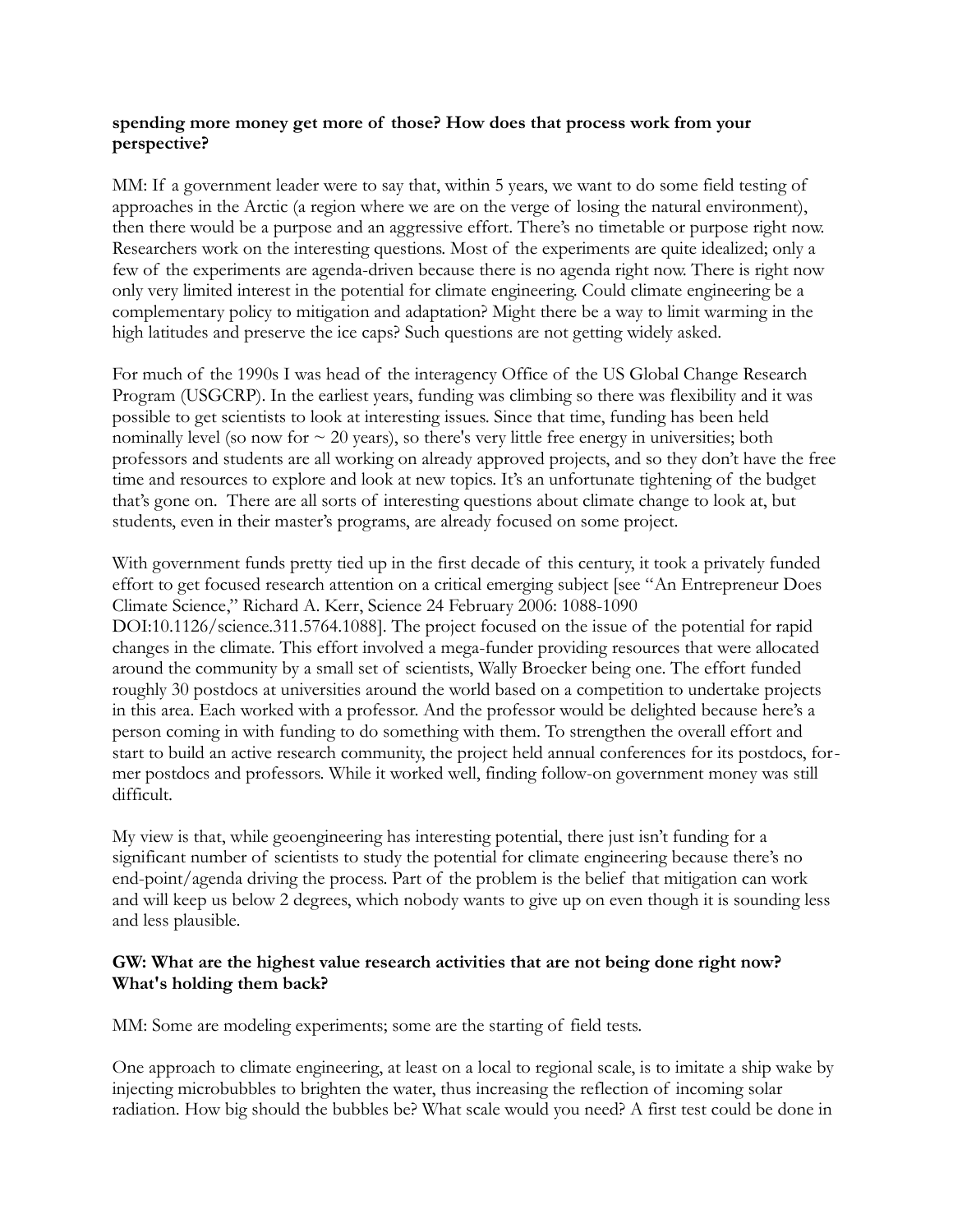an aqueduct or reservoir to determine if one could decrease evaporation. If successful, the approach could gradually be scaled up to bigger bodies of water.

It is also too bad that it is taking so long to move ahead with field experiments of the potential for the cloud brightening. There's a UK group working on this, seeking to imitate the production of "contrails" in the marine stratus clouds when freighters are passing underneath. In clean ocean air, there are a relatively few particles for the water vapor to condense around, so relatively large drops form. With more ice nuclei, the drops end up being smaller, which makes the clouds brighter.

Phil Rasch has been doing modeling experiments on this. One proposal for distributing the injection of ice nuclei is to put the injection devices on freighters, thus brightening shipping routes. That's not necessarily the best place to do it, but the logistics are easy. Anther idea is to build a fleet of clippersize trimarans that can be computer-driven and self-propelling, lofting ice nuclei in relatively clean areas around the world.

# **GW: I've seen numbers like a \$5 or 10 million annual research budget for geoengineering, scaling up over time as deployment becomes more likely. What would \$5 or \$10 million of research buy you?**

MM: In Europe, where countries have said that they're going to cut emissions, they have funded some research, and the EU is funding multiyear projects of roughly that magnitude. In my view, they can move forward on such research because their planned emissions cutbacks have been useful in setting the upper limit of conditions that might occur. Here in the U.S., until we bound the problem, it's hard to figure out how much climate engineering might be needed. It's going to be this way until Congress (for the US) and the world make a commitment to doing something.

Reducing black carbon and methane emissions, which has important health co-benefits, can cut the projected warming from 2010 to 2050 in half. In February, Secretary of State Hillary Clinton said in a speech that the U.S. will work with other nations to limit such emissions, but then the US only provided \$12 million over three years to take these very fundamental steps. We just don't seem to have the commitment we need on the basics, much less on geoengineering.

My particular interest is in trying to save the Arctic. I was just at a conference where there wasn't, however, a huge sense of outrage at what is happening there—mainly acceptance as there is no sense that anything can be done. I think for the Arctic, the next 5-10 years will be critical, especially now that the Greenland and Antarctic ice sheets are starting to lose mass at an accelerating rate. If there is further amplification, this will be very worrisome. The warming Arctic is starting to change the weather over the US, and this is going to start getting to people. Looking at projections for the southern U.S, the landscape is going to change. Australians have been saying that they are having a 30-40 year drought; this might well be a result of climate change, and so will be continuing on and on. There are going to be some changes in the climate that people may want to work on changing in the near term.

It seems to me for the Arctic, an interesting experiment could be done over one summer to see if the amount of solar absorption could be reduced. If the ice could be made thicker, maybe it would last a few years, so we would only have to intervene with climate engineering every couple of years.

## **GW: Do you know why NSF, NASA and DOE aren't already funding more climate**